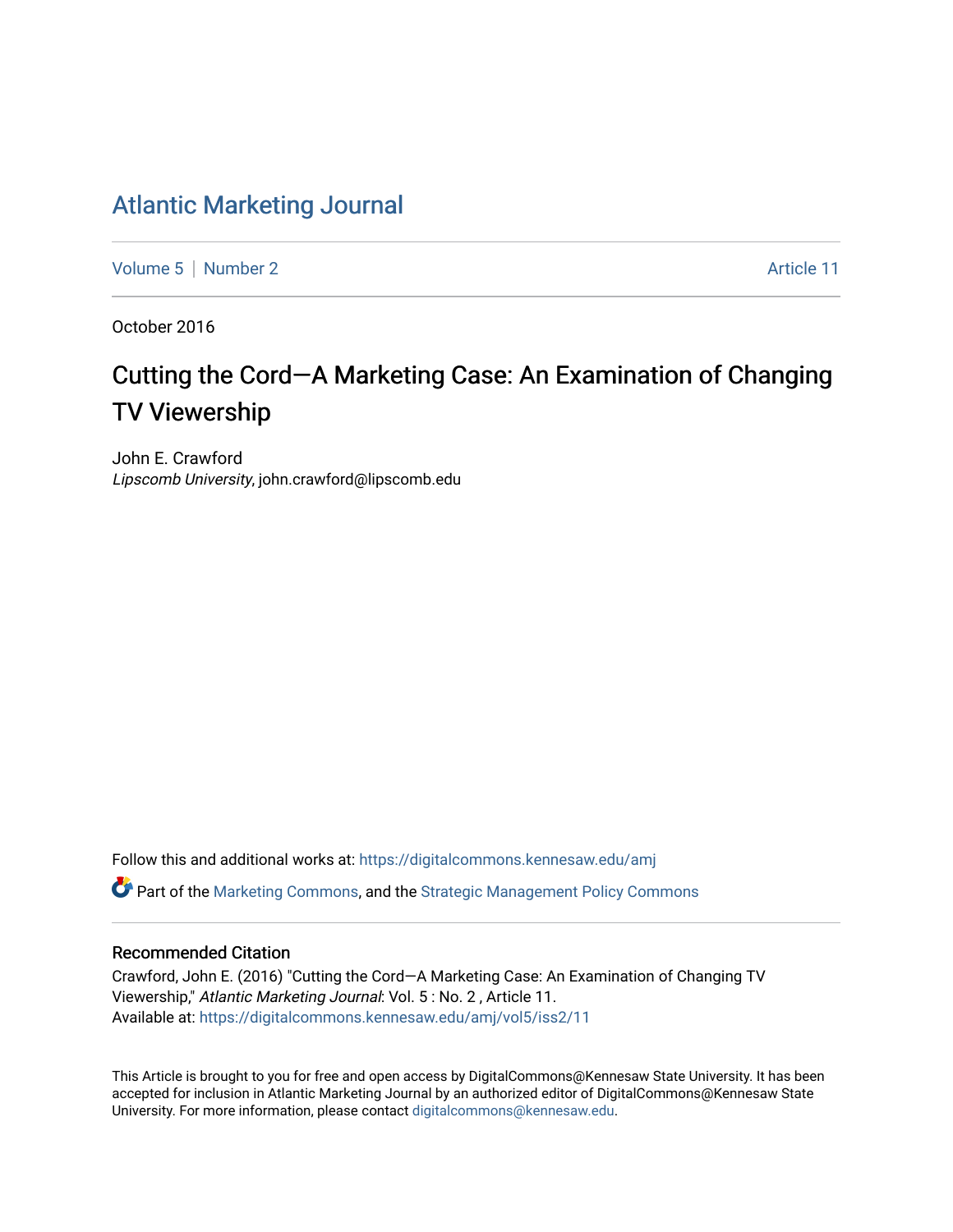# Cutting the Cord — A Marketing Case: An Examination of Changing TV Viewership

### John E. Crawford, Lipscomb University **[john.crawford@lipscomb.edu](mailto:john.crawford@lipscomb.edu)**

**Abstract –** Consumers have more choices for TV programming and how that content is acquired than at any other time in the history of television. Through an action referred to as cord-cutting, many consumers are choosing to drop their cable or satellite programming providers in favor of lower-priced and more consumer-friendly programming providers such as Netflix, Hulu, and others. Consumer choices are being driven by many factors, including economics, lifestyle, technological developments, and social trends. This case discusses the cord-cutting trend and how it is impacting consumer choices and the business of providing television content to consumers. The case can be used to assist instructors in tying together the standard topics in a consumer behavior course by having students read the case early in the course and to continue referring to it as a series of learning exercises are assigned during the course.

**Keywords –** Marketing Case, market entry, consumer behavior, protecting market share, consumer decision making, consumer needs.

**Relevance to Marketing Educators and Students** - The case enables instructors and students to consider the entrance of competitors in markets where consumers have had few choices and little market power. Product differentiation, pricing, and changing consumer desires in an evolving technological environment are subjects that can be explored along with the typical subject matter taught in a consumer behavior course. At the end of the case students should better understand how firms can invade existing markets dominated by large firms and carve out niches for themselves and how firms losing market share to new competitors can adapt and protect their markets. The case should be useful in various marketing classes, but particularly in classes where consumer needs, product utility, consumer decision making are major topics.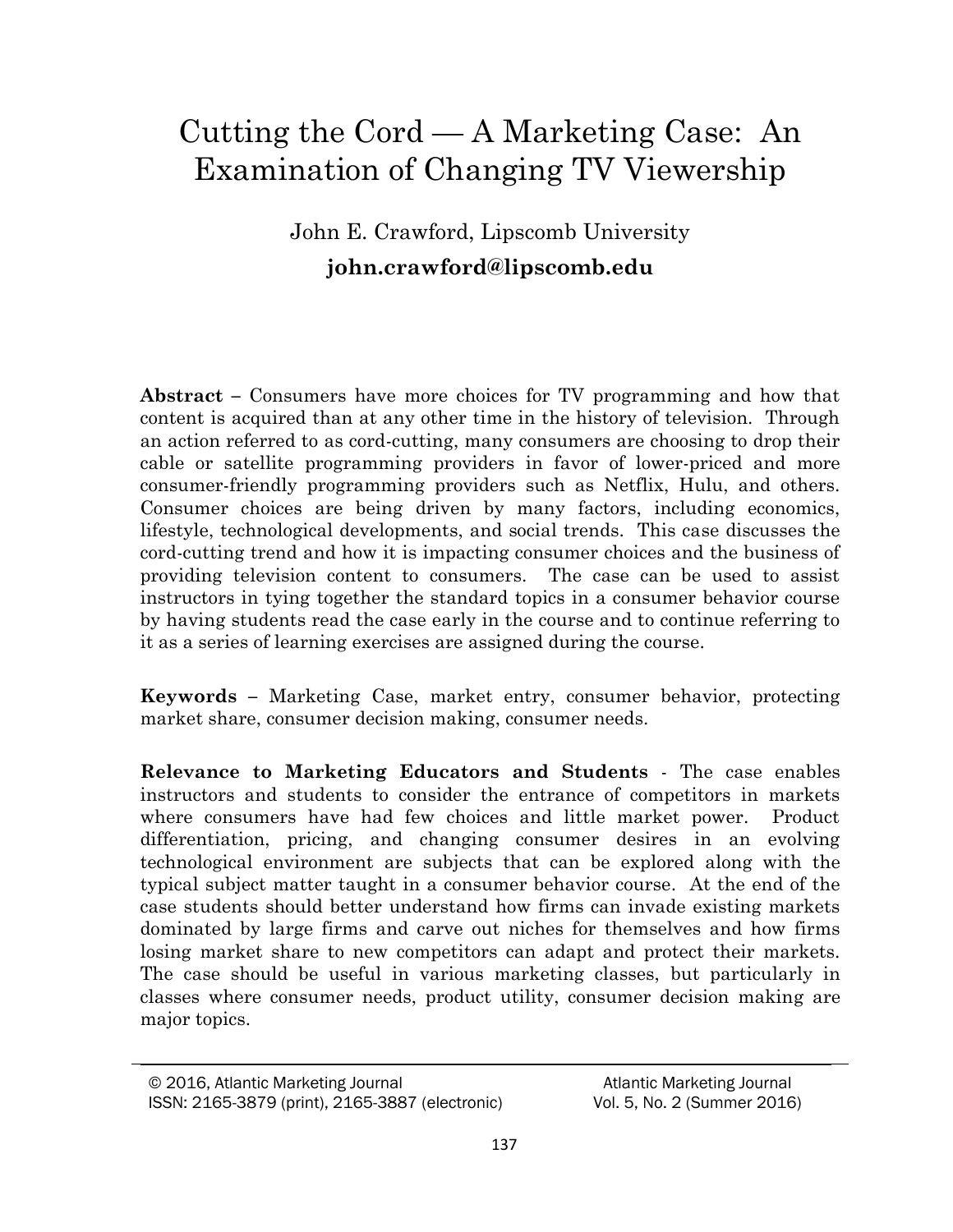### **Introduction—The Changing Landscape of TV Programming**

On October 2, 1925, John Baird successfully transmitted the first television image. Since the early days of the new medium, television technology has constantly changed. Similarly, as the decades have passed the means for receiving television programming has also changed. Today, programs are delivered to millions of customers via cable connections and by satellite transmissions as those technologies were chosen by consumers to replace antennas as a means for receiving signals. The newer delivery mechanisms also provided many more channels to consumers compared to the handful of channels they could access in the antenna-only days.

The television programming delivery industry is still changing. More recently created services for receiving television programming include Netflix, YouTube, Hulu, and a variety of other online streaming services. Thus, consumers now have many ways to watch programming without having to purchase channels they do not wish to receive and pay for. In fact, the day of paying a monthly cable bill may be coming to a close as the phenomenon referred to as "cord-cutting" becomes a greater trend in the American society.

Cord-cutting, in regard to television viewing, is the dropping of a cable or satellite television subscription service in favor of one or more alternatives. Even an old-fashioned means of capturing content is making a comeback—the free, antenna-captured broadcasts from local TV channels. Whatever form of cord-cutting a consumer chooses, they all revolve around a consumer belief that competition between providers and the compartmentalization of services offered is good.

For example, one cord-cutting motivation is to be able to view programming on devices other than home televisions, including devices such as smartphones, tablets, and computers. Additionally, there is the ability to watch programming more specifically tailored to one's tastes and lifestyles. However, there are drawbacks to cord-cutting, including the loss of some convenience as well as the unavailability of some content.

### **Factors Driving the Cord-Cutting Phenomenon**

According to research done by the NPD Group (2014), the average American pays roughly \$90 a month for a cable television package that typically includes several hundred channels. Many consumers pose the question, "Why pay \$90 a month when only four or five channels get any degree of use?" Consumers may even conclude there is no reason to pay \$50 a month (for a basic cable plan) when they can essentially get the same content in full quality on their computers or mobile devices, including high definition content. In other words, the decision to cut-the-cord frequently results from a consumer performing a cost-benefit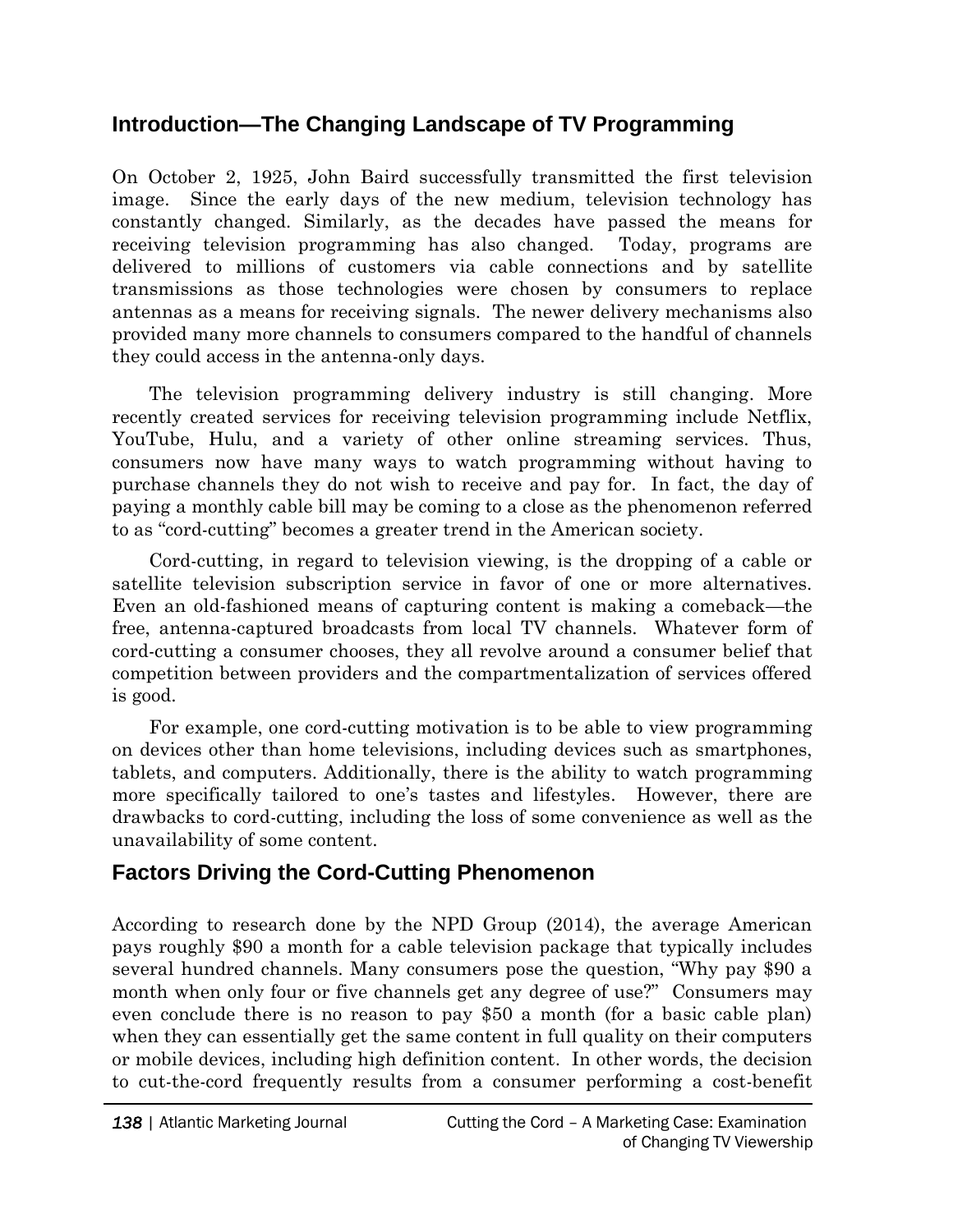analysis and concluding that a cable or satellite package costs more than it is worth. A chairman of the FCC has been quoted as saying "... the average cable subscriber is paying for more than 85 channels that she doesn't watch in order to obtain the approximately 16 channels that she does" (Unbundling Cable Television: An Empirical Investigation, 2015).

As noted earlier, cord-cutting doesn't revolve solely around dissatisfaction and price, but also capabilities and technological lifestyles. According to research by Nielsen (2014), "Americans now own four digital devices on average, and the average U.S. consumer spends 60 hours a week consuming content across devices." Current social trends have created a culture with a desire for immediate gratification. The increase in internet and wireless speeds, coupled with the multiple online programming services being offered, easily accommodates the demands of "I want" or "I need" consumers for online services that work together to deliver the total package of desired utility (Rizzo, 2014).

It should be noted that the consumer must have a suitable internet connection for the devices and streaming services to work and that connection rates vary depending on what an internet service firm provides in a geographic region or location. Thus, some locations are not as suited for cord-cutting as others—a rural area compared to a developed metropolitan area, for example.

Regarding age, many young consumers appreciate the fact that high-quality technology is getting smaller and cheaper. Purchasing a television and cable/satellite box is not an attractive option when laptops are much more portable and one can purchase streaming services online for less money and reduced complexity. Many young people do not have a steady income and cable or satellite television, with their high prices, are not considered a necessity. In addition, they often choose not to pay premium prices for a service that gives them unnecessary content when online streaming is cheaper and they are able to select the content that they want.

However, it is not just the younger consumer that is making radically new purchase decisions. According to Edwards (2013), the number of households with television sets reached a peak between 2010 and 2011 with about 116 million households owning at least one television. By 2013, this number had decreased by approximately three million even though the total number of households increased during this time. One reason is that consumer leisure time is being spent doing things other than watching television. The Edwards study indicates that time that was dedicated to television viewing is now being redirected to mobile devices and other activities one can engage in on those devices. Along with the increased ownership and use of mobile devices, the availability of free WiFi has also risen in recent years, reducing or eliminating the dual expenses of cable and WiFi when WiFi is provided by a third party (such as a university).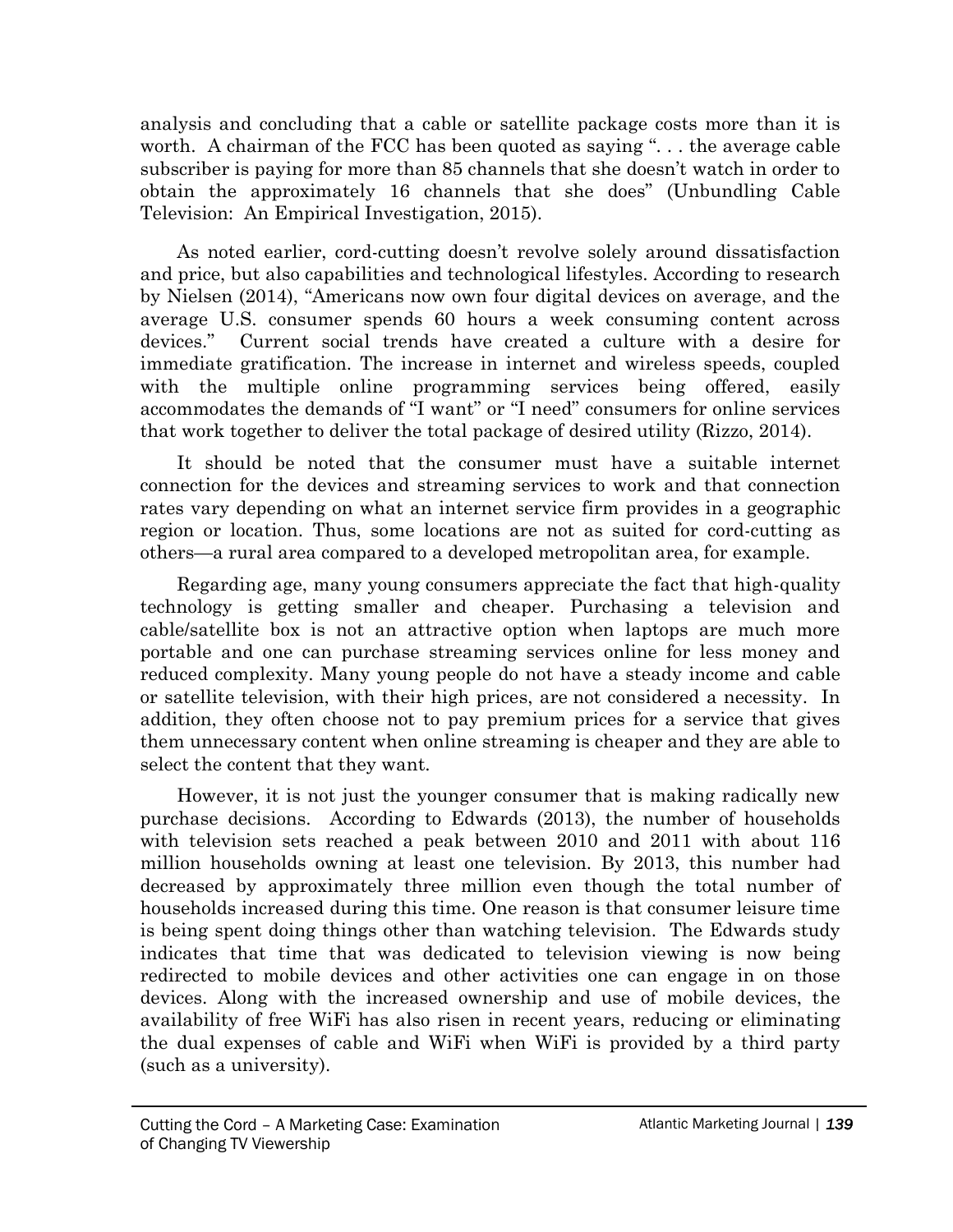#### **Some Cord-Cutting Alternatives**

Among the cord-cutting alternatives that consumers are choosing are services provided by Netflix, Amazon Prime, and Hulu. These alternatives are fairly lowcost in nature, some costing only \$8 a month with an option to cancel at any time. These services differ dramatically. For example, Netflix offers consumers the options of getting discs through the mail, streaming, and a combination of these. Netflix began as an online movie rental service. From 2002 to 2005, the Netflix subscription base rose from 600,000 to 4.2 million (Netflix, 2015).

Netflix built on its early success by personalizing movie recommendations and adding online streaming service. Netflix then began partnering with other companies to make their service available on multiple technology platforms. By 2010, Netflix became available through most internet connected devices—from televisions to tablets to smartphones. Demand for low cost, subscription based internet streaming television is not limited to the United States. As demand increased, Netflix began to offer its services to consumers in other countries in Latin America and Europe while maintaining a nearly identical business model in each of its new countries of operation (Boluk, 2015). With its great success, Netflix began producing its own online program series and has been nominated for over 31 daytime Emmys. Today, its membership base has grown to over 50 million subscribers globally.

What makes Netflix such an attractive alternative to traditional cable television? Netflix is not a single network. Netflix differentiates itself from specific channels on cable because Netflix can be "all things to all people." Netflix and competing online distribution platforms can host programming aimed at consumers at any age whereas specific television channels have little choice but to cater to a specific demographic. Netflix has realized this and is continuously expanding its programming portfolio to reach the most consumers possible while maintaining its relatively cheap subscription fees and a high convenience factor to create a multimedia platform that is sure to meet nearly any family's needs for a much lower cost than conventional cable.

The business models of other programming providers vary from the Netflix model and from each other. For example, Hulu plus makes major television network shows available to their customers the day after they originally air. This programming is accompanied by commercials whereas Netflix streams with no commercials. Amazon Prime differs from both of them in that there is an annual fee. An Amazon Prime account comes with free two-day shipping on thousands of items, ad-free Amazon music, a wide variety of movies and television shows, and one free Kindle book loan per month. Roku, a strong competitor in the entertainment device category, was founded in 2002. A consumer only needs to decide which version they want to obtain the desired level of functionality. The path to use is the same, the consumer merely needs to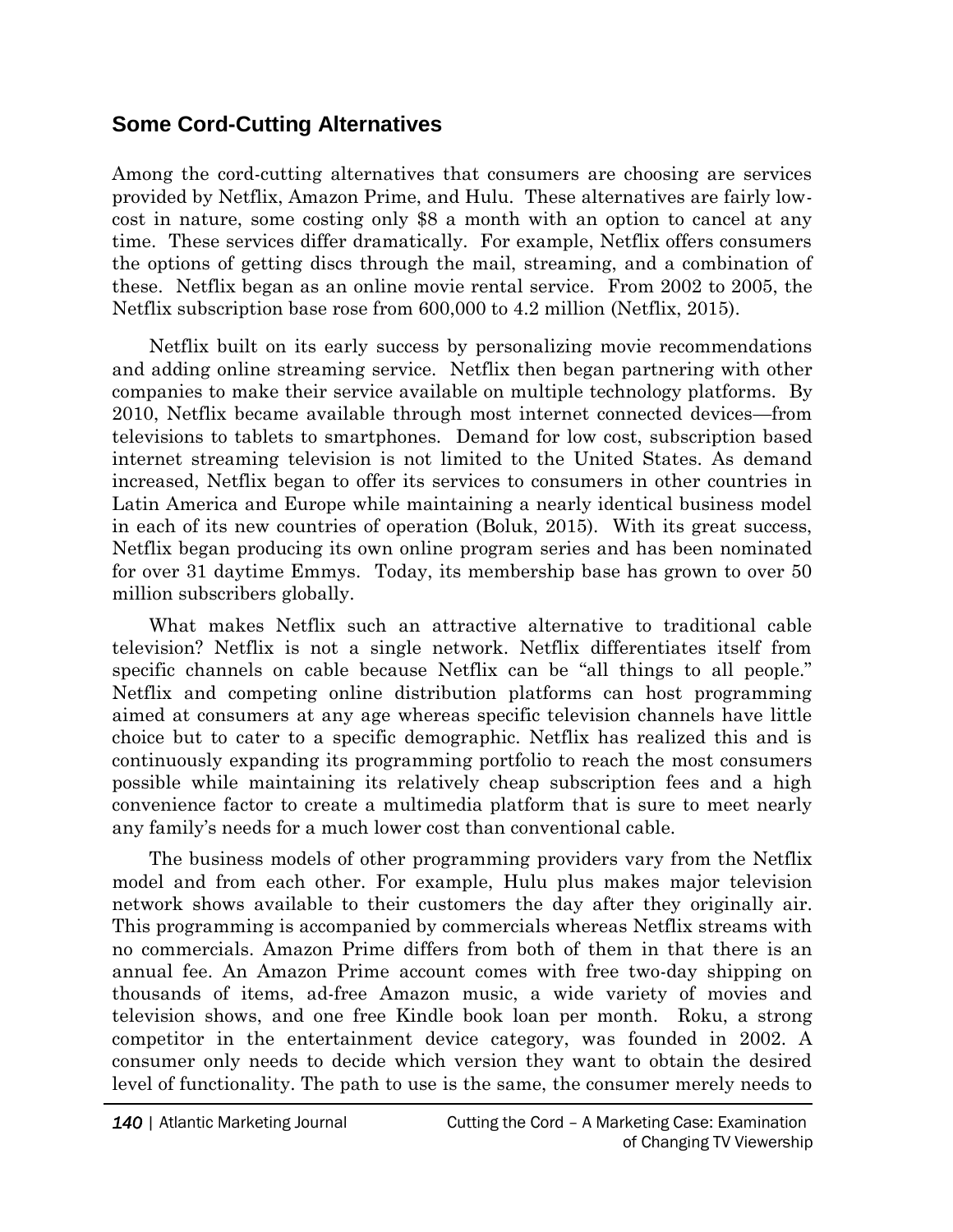purchase the device, plug it into their home network and hook it up to their television. The device itself can cost from \$50 to \$100. The service comes with many free channels and others can be added. Some channels, such as Hulu Plus and Netflix, require a subscription outside of the Roku device.

Higher cost programming alternative are HBO Go, Sony Vue, and Dish Network's Sling TV. These three alternatives are most closely related to cable subscriptions. HBO has recently added a stand-alone online service that allows users to watch everything on this network at any time of the day, including live streaming of new shows. Sony Vue entertainment and electronics company offers 75 different stations, is similar to traditional cable, and includes networks such as CBS, NBC, and Fox. The difference with Sony is that their service is only available on PlayStation game consoles, but will eventually be available on iPads and other non-Sony devices. A major attraction of this alternative is that it offers ESPN to the subscriber.

#### **Technology Issues**

With the growing adoption rates of smartphones, tablets, internet connected televisions, and even dedicated streaming boxes, online streaming has grown dramatically. Netflix, as well as other content distributors like Hulu and HBO, ensure that their services can be accessed on as many devices as possible in order to reach as many consumers as possible by creating applications to run on each of these different devices.

However, as consumption increases, so does data usage. Many consumers rely on a metered internet connection from their internet service provider. This can present a problem for consumers wishing to cut the cord and rely strictly on online streaming for their entertainment. If a consumer desires high definition content, a single hour of Netflix content can rack up between less than half of a gigabyte of data to almost five gigabytes. This might not be an issue for one or two consumers sharing the same internet connection. However, families with multiple members who like to enjoy their own shows can quickly eat into the monthly data allowance.

Virtually any internet connected device that is able to play video can access Netflix and comparable programming distributors. Thus, access is not as large an issue for some consumers as internet speed. For a consumer with a base level of internet speed, the ability to enjoy high definition content without disruption due to buffering is next to impossible. Netflix states that to enjoy full HD content a consistent 5 megabytes per second speed is required. As content quality continues to improve and 4k television screen resolutions become the norm, more bandwidth will be required to stream video. Streaming 4k content can require roughly five times more bandwidth than for current full HD content. Content providers are constantly working towards better encoding practices to lessen the data strain for subscribers and bandwidth demands are almost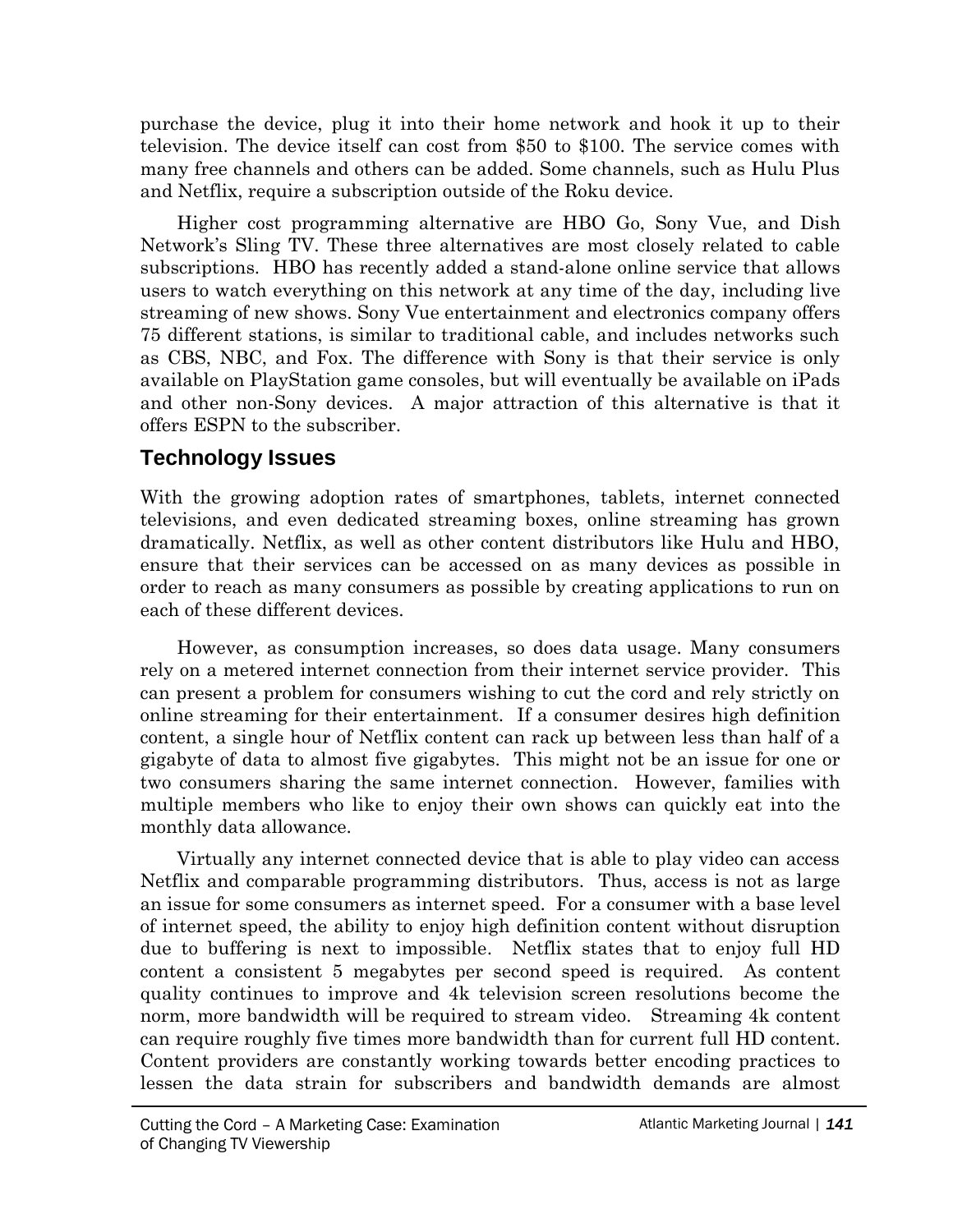certain to go down. As fiber optic cable continues to be deployed across the country, bandwidth (and data caps) will become less important.

### **Business Implications of Cord-Cutting**

Cord-cutting is a trend that is having a negative impact on Comcast, AT&T, and satellite services such as DirectTV. The cable and satellite industries are beginning to feel the effects of cord-cutting. For the first time in the history of pay-TV subscriptions, 2014 marked an entire year of decline as consumers increasing reject the higher costs of cable and satellite services and embrace internet streaming as an alternative.

#### **Implications for Cable and Satellite Companies**

A writer for Forbes called cord-cutting "a disruption," an activity bringing new offerings to the market and that offers cheaper, simpler, or more convenient offerings in relation to an existing product. In essence cable and satellite companies, over their history, can be viewed as product oriented businesses as opposed to firms seeking to serve consumer needs. Cable and satellite providers must take heed and adjust their practices to ensure they are as beneficial and competitive as possible. These firms must recognize that the cord-cutting trend will cause their product focused approach to be suboptimal. Market share will continue to be lost unless changes are adopted by established cable and satellite companies to mitigate the consumer shift.

For example, offering additional online programming could convince some consumers to not cut-the-cord. A potentially viable option would be to partner with services such as Apple TV or Hulu to offer more of an á la carte style for channel purchasing. Rather than buying a bundle of channels determined by the providers, customers could pick and choose which channels they want. In fact, Apple is already working on a service that would operate in this manner. Through direct partnerships with many of the major cable networks Apple is nearing completion of a "web-only TV package" that would have about 25 channels and cost only \$30 or \$40 a month. With this service, customers could have the best of both worlds. They could drop their cable television service and still be able to watch all of the primary channels through the internet. Apple's service is only the tip of the iceberg and foreshadows a future of networks bypassing cable providers and taking a direct approach to reach viewers.

Comcast, a major cable firm, is fighting back by focusing on the one service consumers cannot do without if they want to stream content—internet access. Comcast's cheapest internet plan is priced at \$40 a month for the first year and price a Comcast customer will have to pay if they want to stream content. For \$10 more a month Comcast offers a bundle of internet and basic cable. Along with the addition of the basic cable channels is the option to access to HBO and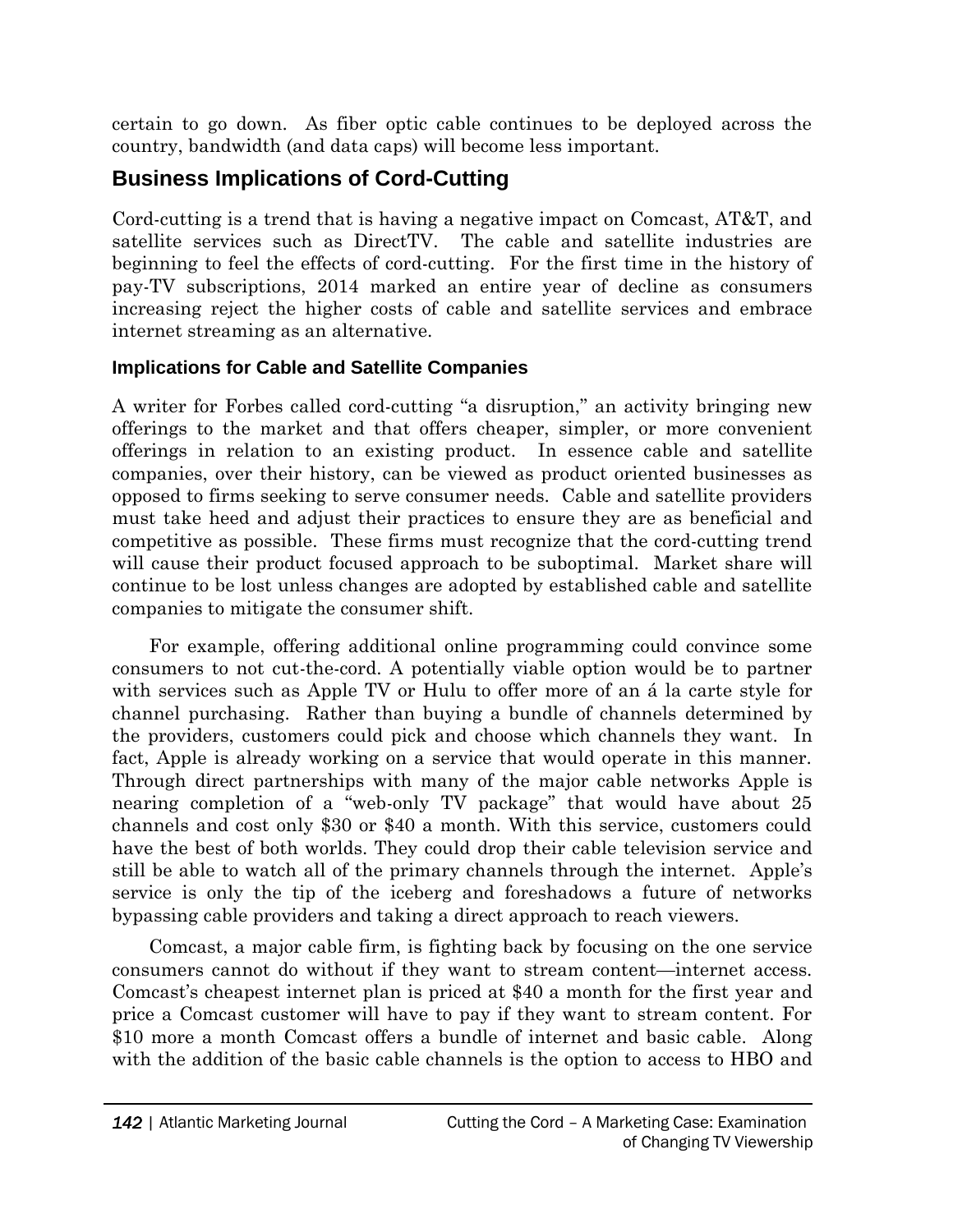HBO Go. Comcast hopes these extra incentives, for just \$10 extra a month, can lure customers into keeping a cable plan.

#### **Learning Exercises and Application of Course Concepts**

Part 1—Consumer Needs

1. The consuming of television programming involves several products- television program content, the means for acquiring programming (cable vs. satellite vs. others), and the devices on which programming is consumed (home TV, vs. computers vs. . . .).

List and discuss the various consumer needs these products satisfy.

Concerning programming, start with the broad, generic needs, such as the need for entertainment, the need for news/information, and so on. List at least four of these broad categories.

Now break the broad categories down into specific consumer need satisfying products within the category. For example under the generic heading of entertainment, create subcategories of entertainment--game shows is an example of an entertainment category. Under the news/information heading, create categories of news/information—news channels, "how to" channels, etc.). It is not necessary to go further than this and list specific shows.

After you finishing the discussion for programming types, create similar discussions for the ways of acquiring programming (cable vs. satellite vs.  $\dots$ ). What needs do these satisfy? Convenience? Reliability? Variety? Other needs?

Then consider devices. People watch programming on a variety of devices? Why? What needs do the different devices satisfy? Convenience? Lifestyle? Others?

2. Segment the TV viewing audience. Using age *and other segmentation factors*, develop several profiles for four major viewing groups.

For example—For the retiree, stay-at-home market, the primary TV programming categories watched are \_\_\_\_\_\_\_\_\_\_, \_\_\_\_\_\_\_\_\_\_\_\_\_, and . Examples of specific shows favored by the retiree market are  $\Box$ , \_\_\_\_\_\_, and \_\_\_\_\_\_\_. This group prefers to watch TV on (*what kind of devices? Home TV or computers or . . .)* and acquire this programming through (*cable companies and/or satellite companies or Netflix or . . .).* This market is probably a loyal and (*or not loyal and safe*) market for (*cable companies or whatever is identified*).

Add other details to the profile as needed to create the best profile that can be created.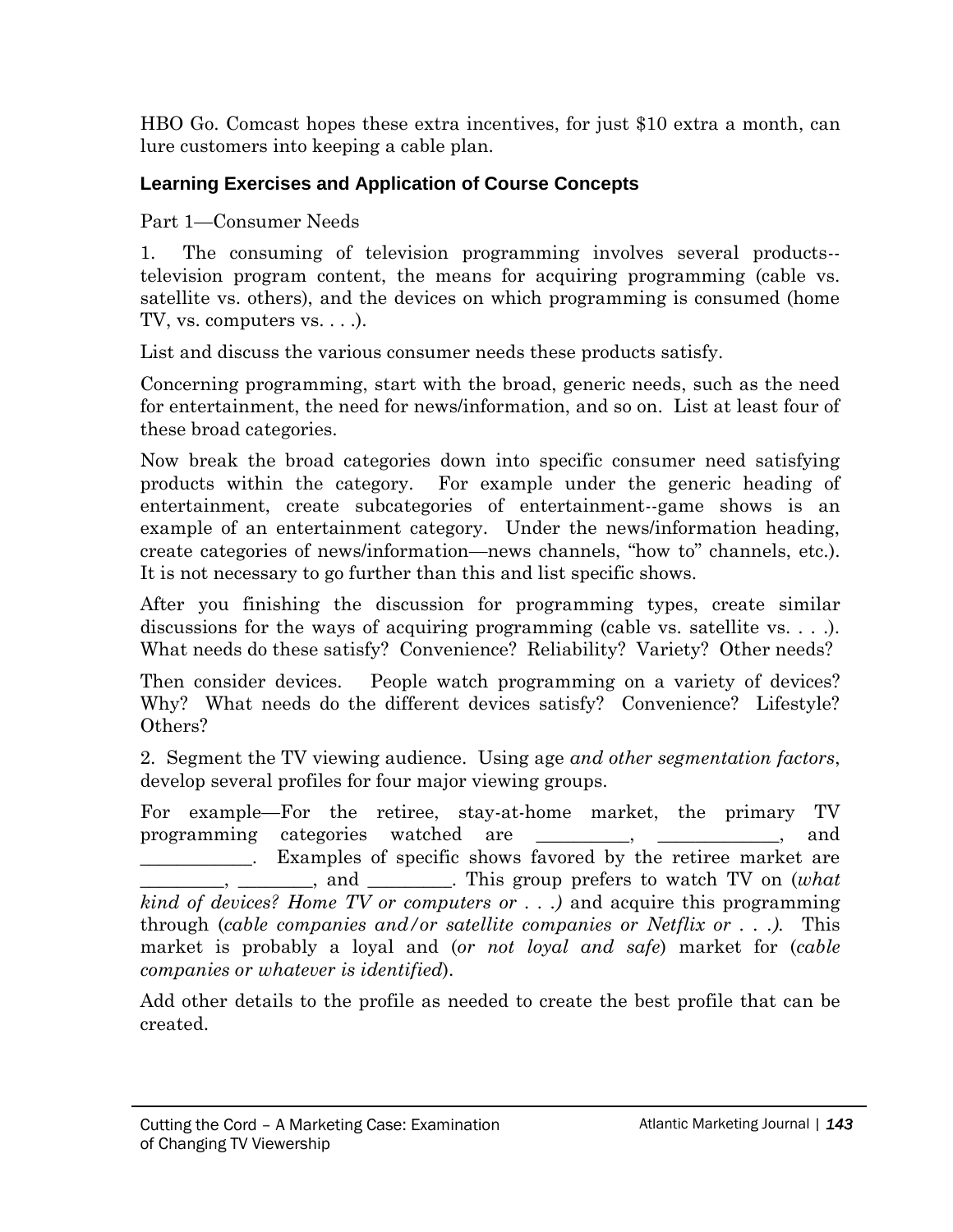Part 2—Consumer Decision Making

1. List and discuss the factors that cause television watchers to recognize they have a problem regarding the acquisition of television programming?

In other words, what causes consumers to come to a point where they feel there is a difference between the state of being they are in regarding how they get programming (cable or satellite or . . .) vs. a better state of being they could be in if they were getting their programming in a different way?

2. If a consumer is considering the creation of a package of programming services to replace cable or satellite service, in what ways can consumers research these alternatives? List various sources of information, personal and impersonal, that can be accessed and how people can access them.

How will different consumers conduct their information search processes? In other words, how could two consumers conduct their research activities in rather different ways? Write two "short-stories" comparing and contrasting two consumers who are seeking information in rather different ways.

3. How will most consumers evaluate the cord-cutting alternatives available to them? Routine Decision Making, Limited Decision Making, or Extended Decision Making? A compensatory process or a non-compensatory process? Explain your reasoning and describe how a typical consumer would go through the decision making process identified as the major process that would be used.

Part 3—the Psychology of the Consumer

1. Will people with different personalities—inner directed consumers vs. other directed consumers, for example—approach the cord-cutting decision differently and one type be more likely to cut-the-cord than the other? Explain your reasoning.

Would other personality issues be important for marketers of TV programming to consider?

2. If you were advising a firm selling a cord-cutting product—such as Netflix which form of consumer learning would be most characteristic of consumers who are learning about these kinds of products—one of the behavioral forms of learning (classical, operant, or modeling) or cognitive learning? Why?

If your task was to help a firm design an advertisement or to create some form of promotion to influence consumers and bring about the kind of learning you identified as the most characteristic form of learning, what would you do? Why?

3. If a firm offers consumers a cord-cutting alternative product, such as Hulu, how would you advise the firm to influence consumer's attitudes toward the product as an object?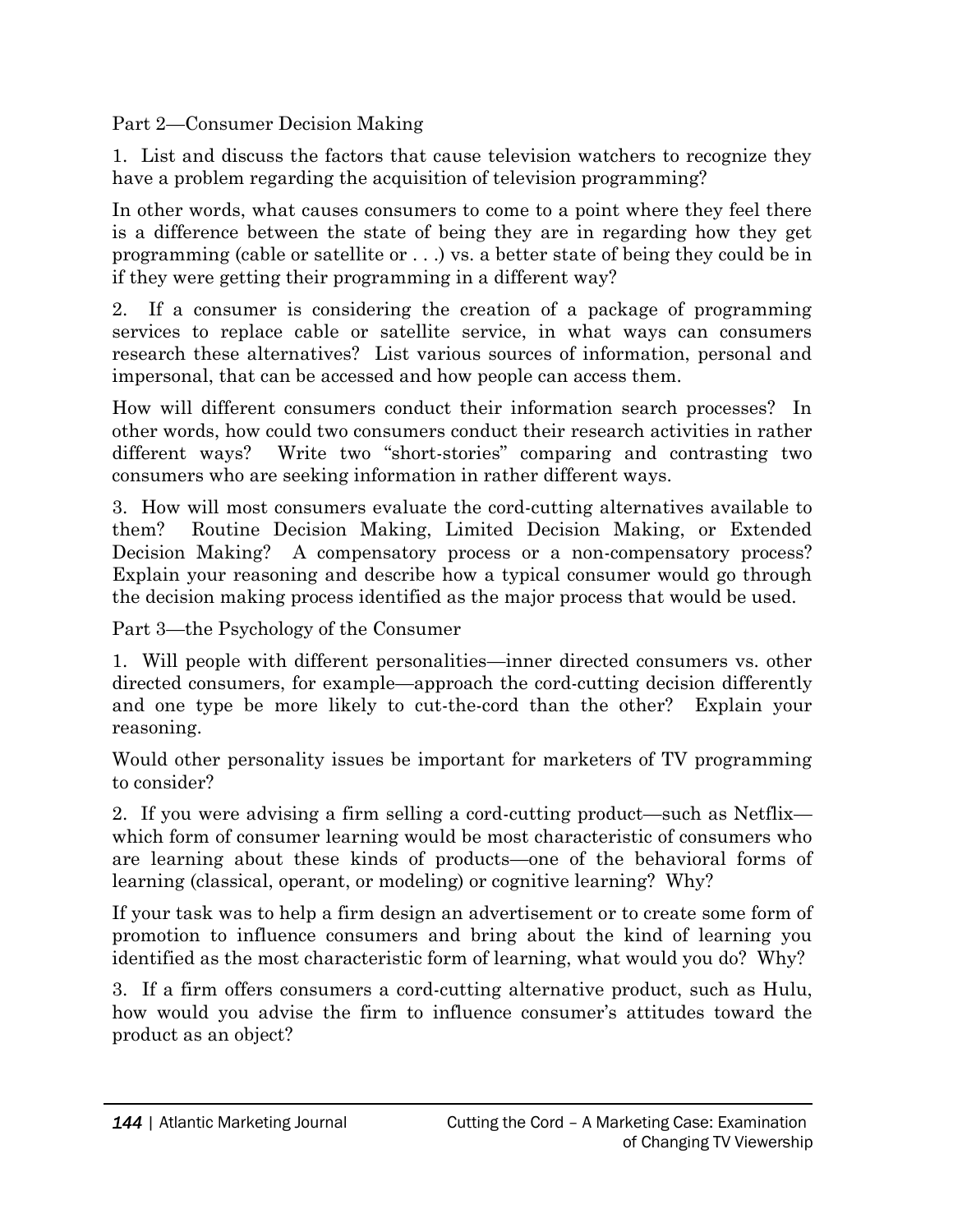How would you advise the firm to influence attitudes about the cord-cutting product in terms of the consequences of choosing to cut-the-cord by buying the cord-cutting product and canceling their cable or satellite service?

If the firm was a traditional cable company or satellite company, how could the firm influence consumer attitudes in an effort to keep consumers from cuttingthe-cord?

Part 4—the Social Life of Consumers

1. In what manner do reference groups and opinion leaders play a part in consumer decision making regarding cord-cutting alternatives? How might a firm use these influencers to promote their cord-cutting alternatives?

2. How would the decision to cut-the-cord be different when the decision is being made for a family rather than for an individual? Why?

3. Would any subculture(s) have a greater tendency to cut-the-cord than others? Why? Should firms market to different subcultures in different ways?

Report Summery—final thoughts, conclusions, recommendations for the firms offering cord-cutting products and for firms offering the traditional products (such as cable)?

Note—a previous version of this case was presented/published in the proceedings of the 2015 Atlantic Marketing Association Conference.

#### **Resources Used**

Boluk, Liam (2015) A REDEF ORIGINAL: The State and Future of Netflix v. HBO in 2015. REDEF (Interest Mix). Redef, 3 Mar. 2015. Web. 29 Mar. 2015. Available at: http://redef.com/original/the-state-and-future-of-netflix-v-hbo-in-2015.

Comparing Data Usage For Netflix, Hulu, and Amazon. Cord Cutters News, 22 Apr. 2014. Web. 29 Mar. 2015. Available at:

http://cordcuttersnews.com/comparing-data-usage-for-netflix-hulu-and-amazon/.

Edwards, Jim (2013) TV Is Dying, And Here Are The Stats That Prove It. Available at: http://www.businessinsider.com/cord-cutters-and-the-death-of-tv-2013-11.

Fetto, John (2014) Rise in Cord-cutting Creates Opportunities for Marketers. Marketing Forward RSS. Consumer Insights, 06 May 2014. Web. 29 Mar. 2015. Available at: http://www.experian.com/blogs/marketing-forward/2014/05/06/risein-cord-cutting-creates-opportunities-for-marketers/.

Humphrey, Michael (2011) TV Cord-Cutters: Who You Are And Why You Scare Bigwigs. Forbes Magazine, 22 Aug. 2011. Web. 29 Mar. 2015. Available at: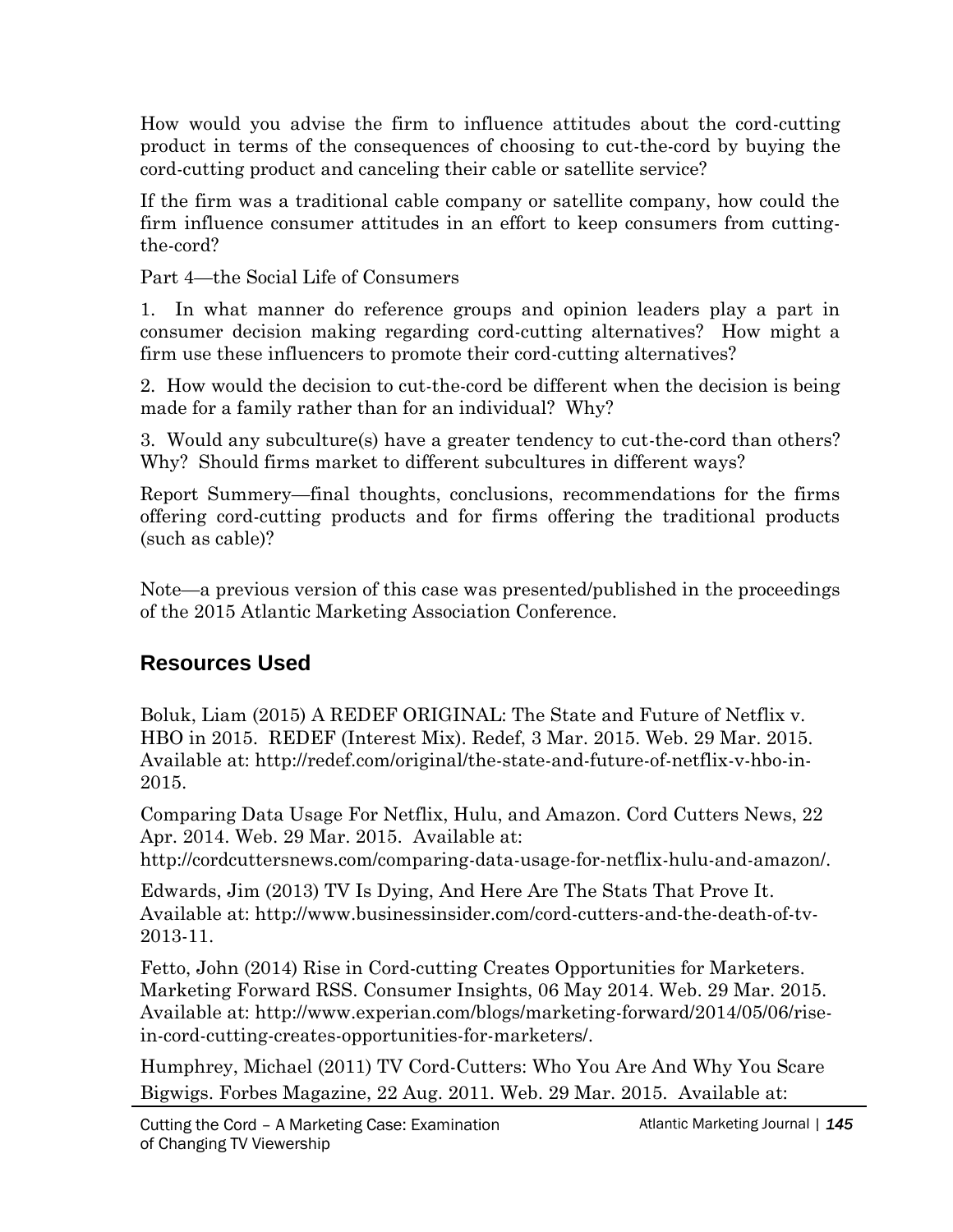http://www.forbes.com/sites/michaelhumphrey/2011/08/22/tv-cord-cutters-whoyou-are-and-why-you-scare-bigwigs/.

Internet Connection Speed Recommendations. Help Center. Netflix, n.d. Web. 29 Mar. 2015. Available at: https://help.netflix.com/en/node/306.

Manjoo, Farhad (2014) Comcast vs. the Cord Cutters. The New York Times, 15 Feb. 2014. Web. 29 Mar. 2015. Available at:

http://www.nytimes.com/2014/02/16/business/media/comcast-vs-the-cordcutters.html?  $r=0$ 

Measuring Broadband America - 2014. Measuring Broadband America. Federal Communications Corporation, 2014. Web. 29 Mar. 2015 Available at: https://www.fcc.gov/reports/measuring-broadband-america-2014.

Newman, Jared (2015) CES Wrap-up: Cord-cutting Trends and Predictions for 2015. TechHive, 13 Jan. 2015. Web. 29 Mar. 2015. Available at: http://www.techhive.com/article/2863496/ces-wrap-up-cord-cutting-trends-andpredictions-for-2015.html

Parks Associates Press Release - More U.S. Households Use Roku vs. Apple TV or Other Streaming Video Media Devices. Parks Associates, 14 Aug. 2013. Web. 29 Mar. 2015. Available at: http://www.parksassociates.com/blog/article/praug2013-connected-tv.

Pomerantz, Dorothy (2015) Will An Apple Web TV Service Be The Tipping Point For Cord Cutting?. Forbes Magazine, 17 Mar. 2015. Web. 29 Mar. 2015. Available at: http://www.forbes.com/sites/dorothypomerantz/2015/03/17/will-anapple-web-tv-service-be-the-cord-cutting-tipping-point/.

Rachleff, Andy (2013) What "Disrupt" Really Means. Tech Crunch, 16 Feb. 2013. Web. 29 Mar. 2015. Available at: http://techcrunch.com/2013/02/16/the-truthabout-disruption/.

Rayburn, Dan (2015) The Adoption Of 4K Streaming Will Be Stalled By Bandwidth, Not Hardware & Devices. Streaming Media Blog, 14 Jan. 2015. Web. 29 Mar. 2015. Available at: http://blog.streamingmedia.com/2015/01/4kstreaming-bandwidth-problem.html.

Reports. The U.S. Digital Consumer Report. Nielson, 10 Feb. 2014. Web. 29 Mar. 2015. Available at: http://www.nielsen.com/us/en/insights/reports/2014/theus-digital-consumer-report.html.

Rizzo, Joe (2014) The U.S. Digital Consumer Report on the State of the Media. The U.S. Digital Consumer Report on the State of the Media. Technology Marketing Corporation, 14 Feb. 2014. Web. 29 Mar. 2015. Available at: http://zone.tmcnet.com/topics/articles/370026-us-digital-consumer-report-thestate-the-media.htm.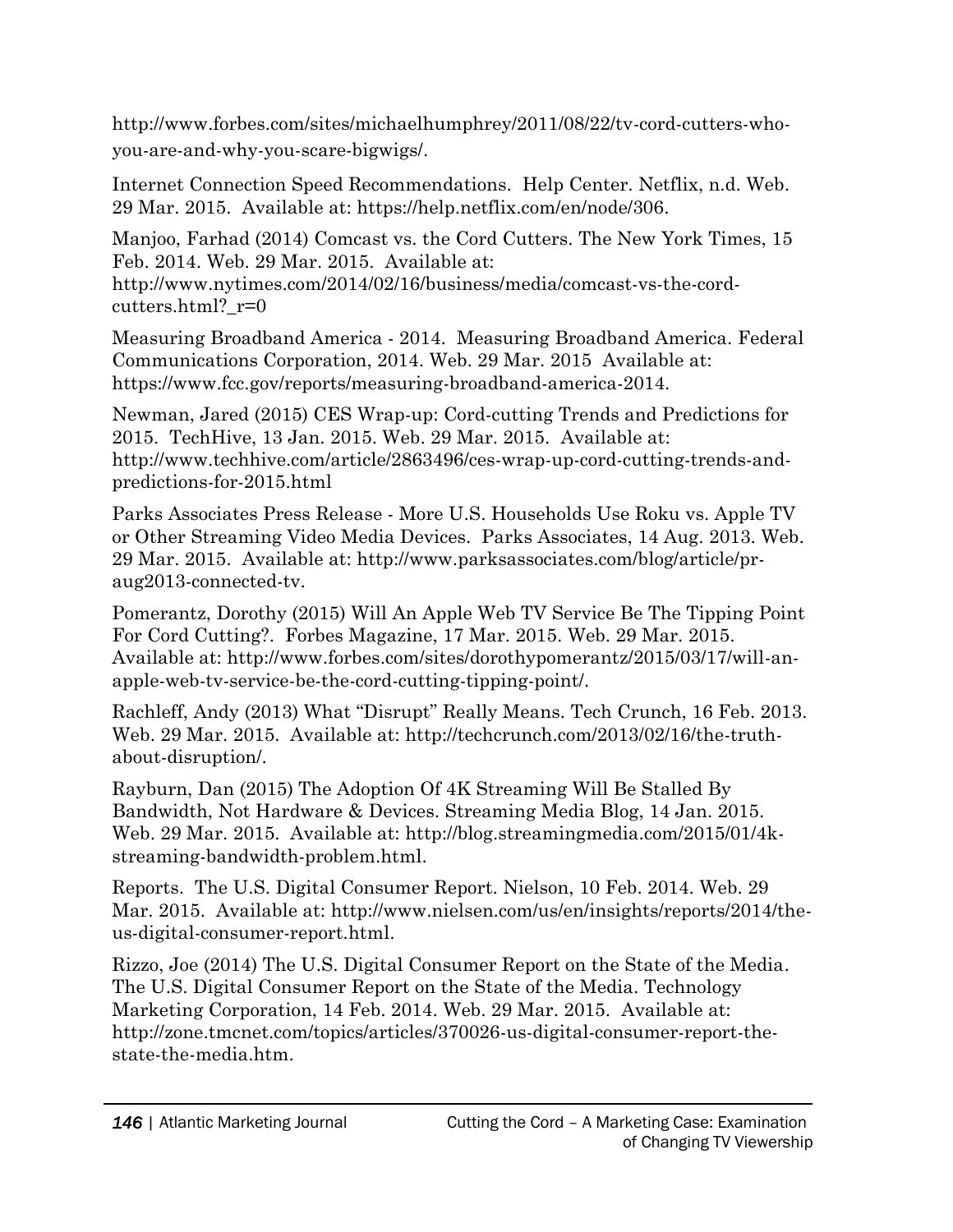Thielman, Sam (2014) Digital Media Is Now Bigger Than National TV Advertising, Will Surpass Total TV by 2018. AdWeek, 16 June 2014. Web. 29 Mar. 2015. Available at: http://www.adweek.com/news/television/digital-medianow-bigger-national-tv-advertising-will-surpass-total-tv-2018-158360.

Six Million More U.S. Homes Added Streaming Media Players over Past Year. NPD Group, 2 Sept. 2014. Web. 29 Mar. 2015. Available at: https://www.npd.com/wps/portal/npd/us/news/press-releases/six-million-more-ushomes-added-streaming-media-players-over-past-year/.

Unbundling Cable Television: An Empirical Investigation. Web. 29 Mar. 2015. Available at: astro.temple.edu/~dbyzalov/cable.pdf.

### **Instructors Teaching Notes**

#### **Case Synopsis**

The case describes a current phenomenon—the search by consumers to acquire television programming in ways that214 better suit their needs and at a price they are willing to pay, a phenomenon known as cord-cutting. Consumers today have more ways to acquire television programming than at any other time in the history of the television medium. As consumers take advantage of the newer acquisition options provided by firms such as Netflix and Hulu, the older firms, such as cable and satellite programming delivery firms, are having to adjust their strategies to avoid the loss of too many consumers.

The case reviews the changing landscape of the programming delivery industry, from the days of consumers using antennas to get their programs to the cable and satellite delivery days to the current time in which much content is delivered by online providers and where content is watched on many devices, including, but not limited to, the traditional television in a fixed location in homes.

The factors driving the cord-cutting phenomenon are reviewed. Included are the factors of the cost of the various alternatives, the dissatisfaction of consumers with the older acquisition options, the age factor, and the desire for greater flexibility regarding when and where programs can be viewed and on which devices they are being viewed. A representative group of providers of cord-cutting alternatives are presented, including Netflix, Amazon Prime, and Hulu. A variety of characteristics of these providers are presented to illustrate the wide variety of choices available to consumers today. Finally, some business implications are discussed, particularly regarding the cable and satellite firms that are being impacted by the availability of the cord-cutting alternatives. Included are some strategies that the firms losing business to the cord-cutting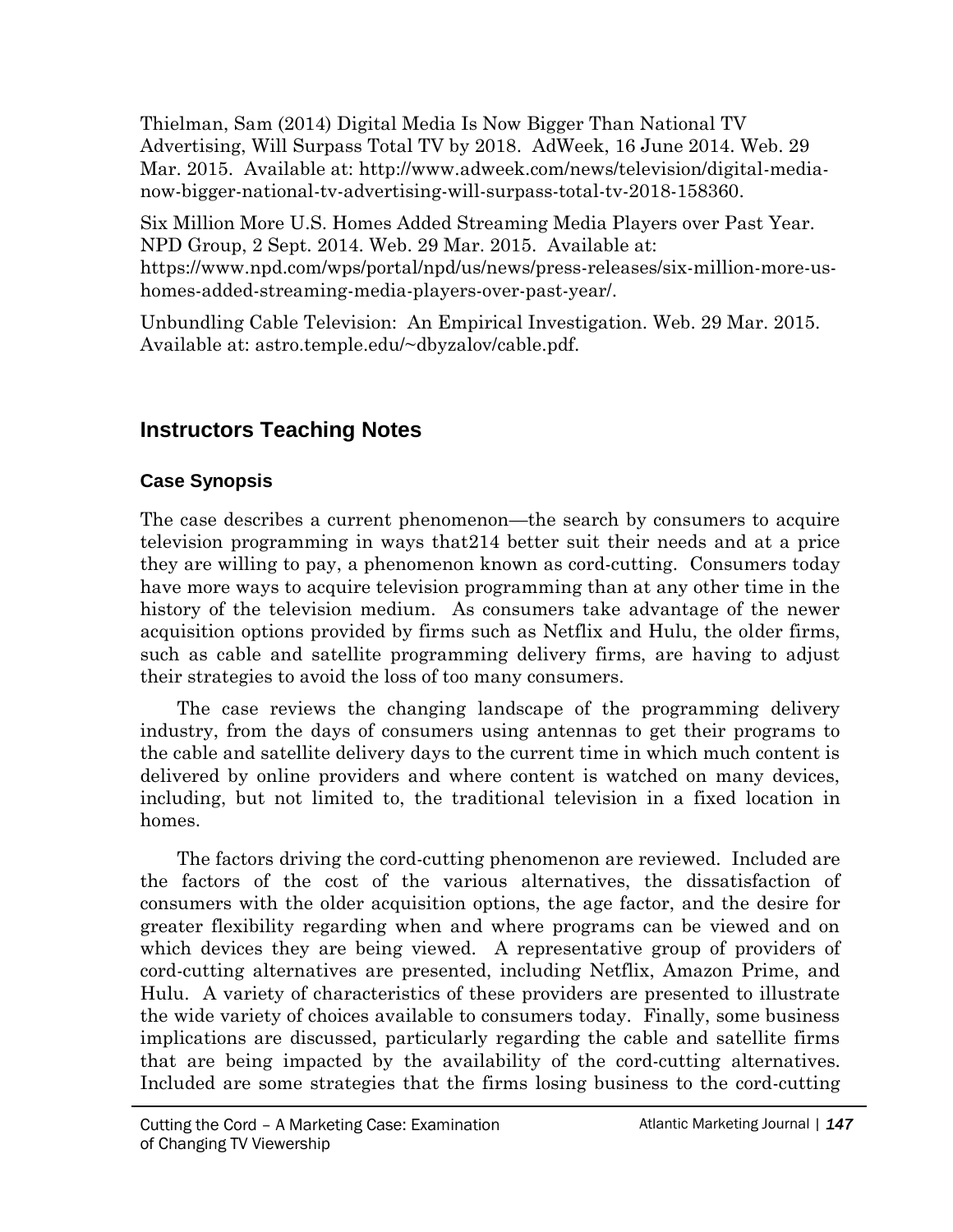alternatives might employ to protect their business from excessive loss to the cord-cutting alternatives.

#### **Educational Objectives**

The purpose of the case is to provide instructors with a way to challenge students to comprehensively consider many of the topics that are typically covered in a consumer behavior course for a product and in a decision making situation that is familiar to most students. Following is a suggested way to have students consider the case material and then apply what they are learning in a consumer behavior class in a series of papers that, collectively, create the complete case analysis. The case is adaptable for other courses, such as a marketing strategy course, by appropriately modifying the following suggested assignment.

#### **Suggested Case Assignment**

This case can be assigned to individuals or to teams of students as the instructor prefers or according to other goals an instructor is seeking to achieve, such as the development of teamwork. The individual or the members of a team should assume the role of a business consultant who has been given the task of preparing and submitting a report to enlighten and advise a manager, or group of managers, who are in the business of delivering television programming content to consumers. The approach students take should be a generic one so that a manager of any kind of programming delivery business could benefit from the report.

The goal is to help manager(s) to better understand consumers in terms of what drives their consuming behaviors, the forms of behavior that might be expected among different consumers, and the business activities that managers might employ to either gain business or to defend their business against encroachment by other, and often newer, providers of a programming product.

The case should be used to help get students started on the tasks just described. However, it is appropriate, and useful, to have students seek other information beyond the information contained in the case.

Since students often believe the purpose of a case is to repeat and comment on what is contained in a class, it is useful to instruct the students to assume the managers know most, if not all, of the case facts and that the problem is that the managers do not fully understand the implications of what the case describes. Their task is to assist the managers in sorting out the implications. How are consumers different? What are the different things they do? How can a manager make decisions that will produce the best outcomes for their firm?

Stress the following. It is not necessary to repeat the case facts and information. Efforts should be concentrated on producing a series of reports that